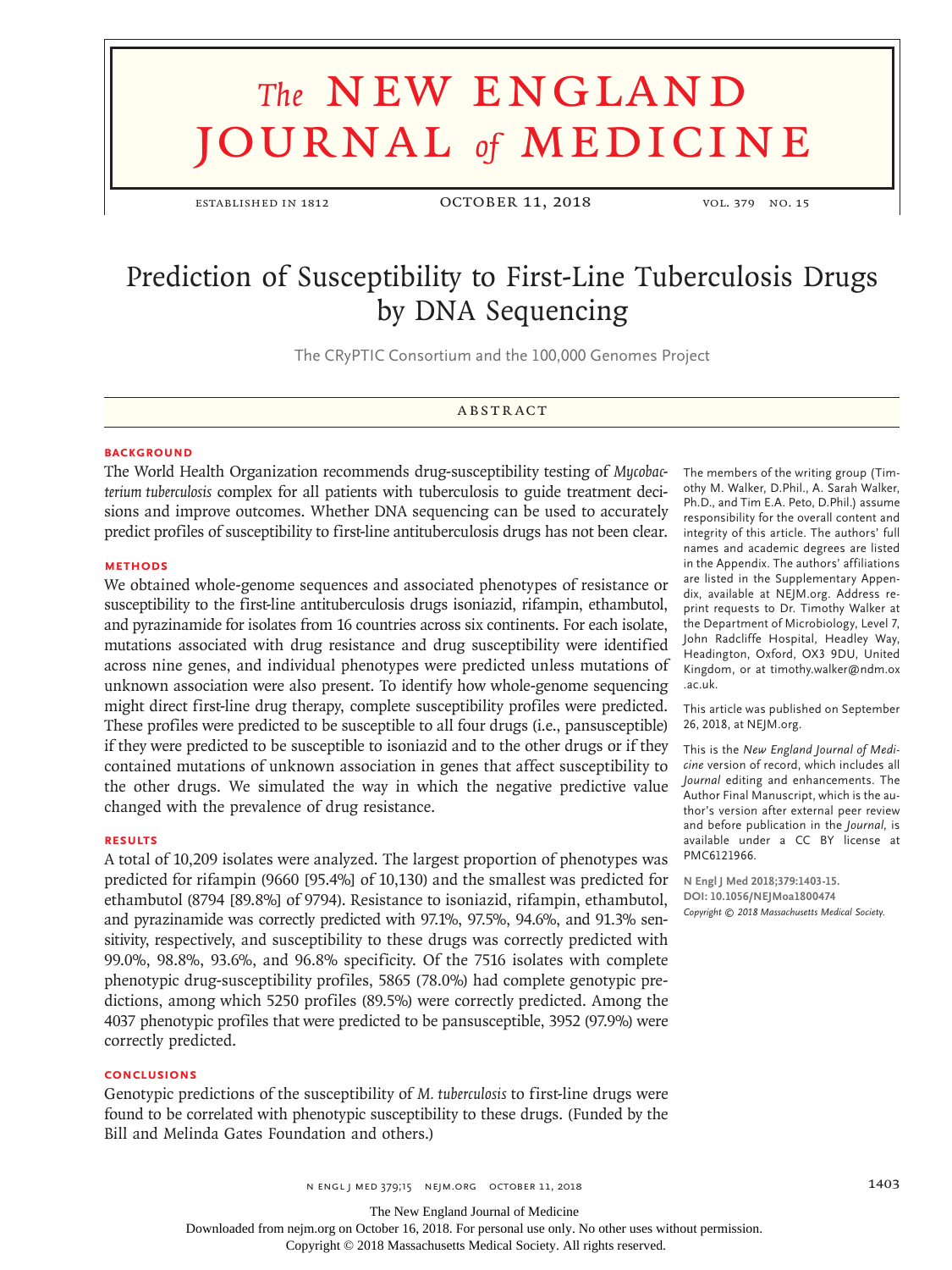*M*<sup>*YCOBACTERIUM TUBERCULOSIS* KILLED<br>more people than any other pathogen<br>in 2016, a year in which there were esti-<br>mated to be more than 10 million active cases</sup> more people than any other pathogen in 2016, a year in which there were estimated to be more than 10 million active cases and 1.7 million patients who died from tuberculosis.<sup>1</sup> In 2014, the World Health Organization (WHO) set a target to "END TB" by 2035, acknowledging that success depends on the development of better preventative, diagnostic, and therapeutic interventions. The global emergence of antimicrobial resistance poses a major challenge. Despite a call for universal access to drug-susceptibility testing to guide individualized therapy, the high costs of the testing and shortages of people with the skills necessary to conduct it mean that it is unavailable in many countries with the greatest need. Consequently, only 22% of an estimated 600,000 patients requiring treatment for multidrug-resistant tuberculosis received diagnoses and were treated in  $2016$ ,<sup>1</sup> which facilitated the onward transmission of multidrug-resistant strains.<sup>2</sup>

The Xpert MTB/RIF assay (Cepheid) has partially eased the global diagnostic need. It uses polymerase chain reaction (PCR) technology to identify both *M. tuberculosis* complex and mutations in the *rpoB* gene (predictive of multidrug resistance) directly from clinical samples.<sup>3</sup> However, because the assay targets only a few potential resistance-conferring mutations, antimicrobial susceptibility cannot be reliably inferred from a negative result.4 To devise individualized therapies, a diagnostic assay is needed to determine which drugs to give, in addition to which drugs to avoid.

Advances in whole-genome sequencing mean that it is now feasible to consider how this technology can aid in the assessment of drug susceptibility. Whole-genome sequencing is faster, more scalable, and likely to become less expensive than phenotypic testing.<sup>5</sup> If all resistance-conferring mutations were known, it should be possible to infer *M. tuberculosis* antimicrobial susceptibility from their absence, because the number of genomic sites that whole-genome sequencing covers is virtually unrestricted,<sup>6</sup> although resistance mechanisms with complex underlying gene interactions may not be detected. Here, we assess how well whole-genome sequencing performs for the detection of susceptibility to first-line antituberculosis drugs, given existing knowledge, as compared with the standards set forth in WHO

target product profiles for new molecular assays<sup>7</sup>; we also assess whether whole-genome sequencing can be used to accurately guide antituberculosis therapy.

#### Methods

#### **Sample Selection**

We analyzed a total of 23 collections of *M. tuberculosis* complex isolates from 16 countries, each sequenced as part of population-based or diagnostic studies (Table 1, and Table S1 in the Supplementary Appendix, available with the full text of this article at NEJM.org). Six collections from Germany, Italy, the Netherlands, and the United Kingdom were unenriched for antimicrobial resistance and were sequenced largely prospectively. Seventeen other collections from across six continents were enriched for antimicrobial resistance. Analyses of both the unenriched and the complete collection were planned.

# **Sequencing**

Isolates were sequenced on Illumina platforms, and the reads were processed by the Public Health England bioinformatics pipeline at Genomics England,<sup>8</sup> as described previously.<sup>6</sup> Stampy, version  $1.0.17$ , was used to map reads (with repetitive regions masked) to the *M. tuberculosis* reference genome (GenBank accession number, NC\_000962.2), which is susceptible to the four first-line antituberculosis drugs isoniazid, rifampin, ethambutol, and pyrazinamide (i.e., pansusceptible). SAMtools mpileup, version  $0.1.18$ ,<sup>10</sup> was used to make variant calls based on a minimum read depth of 5× and at least one read on each strand. Mixed calls were assigned where minority alleles composed more than 10% of the read depth. Insertions and deletions were identified with Cortex, version  $1.0.5.21.^{11}$ 

# **Drug-Susceptibility Testing and Prediction**

Phenotypic drug-susceptibility testing was performed locally with the use of an MGIT 960 system (Becton Dickinson), by culture on 7H10 or Löwenstein–Jensen agar, or by microscopicobservation drug-susceptibility (MODS) assay, with method-specific critical concentrations for isoniazid (MGIT,  $0.1$  to  $0.2 \mu$ g per milliliter; agar, 0.2  $\mu$ g per milliliter; and MODS, 0.4  $\mu$ g per milliliter), rifampin (MGIT,  $1.0 \mu$ g per milliliter; agar, 40  $\mu$ g per milliliter), ethambutol (MGIT, 5.0  $\mu$ g

The New England Journal of Medicine

Downloaded from nejm.org on October 16, 2018. For personal use only. No other uses without permission.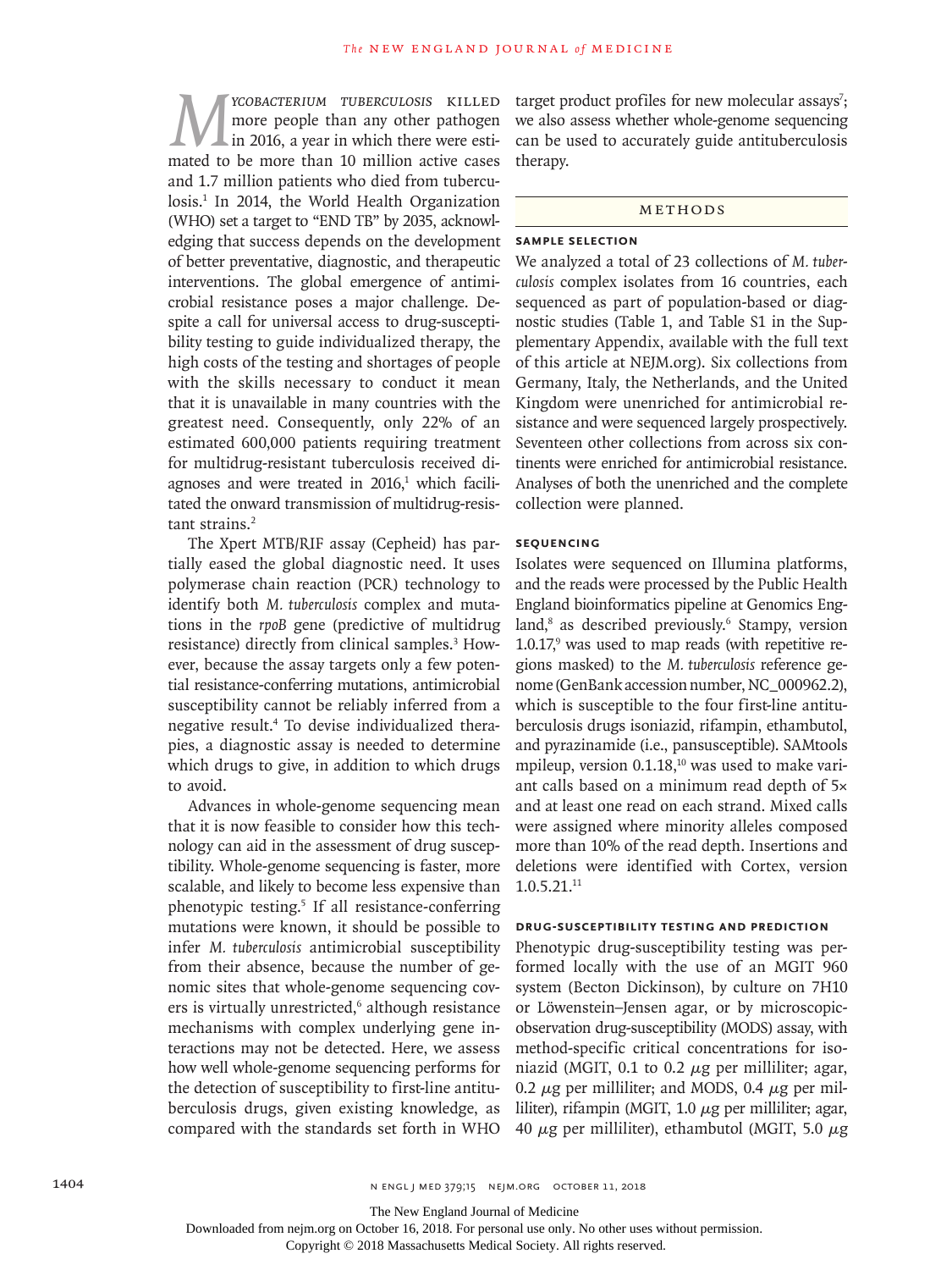|                                                                                                                                                                               | Table 1. Numbers of Isolates According to Country |                                 | of Sample Origin and Drug-Resistance Profile. |                                |                                              |                                                                                                                                 |                                            |                          |               |
|-------------------------------------------------------------------------------------------------------------------------------------------------------------------------------|---------------------------------------------------|---------------------------------|-----------------------------------------------|--------------------------------|----------------------------------------------|---------------------------------------------------------------------------------------------------------------------------------|--------------------------------------------|--------------------------|---------------|
| Country                                                                                                                                                                       | Period Isolated                                   | ځ<br>පි<br>Enriched<br>Resistan | All Four Drugs<br>Susceptible to              | Susceptible to<br>Three Drugs* | Rifampin-Susceptible<br>Isoniazid-Resistant, | Isoniazid-Susceptible,<br>Rifampin-Resistant                                                                                    | Isoniazid-Resistant,<br>Rifampin-Resistant | Pattern<br>Other         | Total         |
| Australia                                                                                                                                                                     | 2006-2016                                         | Yes                             | $\circ$                                       | $\circ$                        | 4                                            | $\circ$                                                                                                                         | 38                                         | $\circ$                  | 42            |
| Belgium                                                                                                                                                                       | 2007-2015                                         | Yes                             | 121                                           | 0                              | $\sim$                                       | 0                                                                                                                               | 57                                         | $\overline{14}$          | 234           |
| Canada                                                                                                                                                                        | 2003-2014                                         | Yes                             | $\Box$                                        | 1,118                          | 164                                          | $\overline{14}$                                                                                                                 | 24                                         | 12                       | 1,343         |
| China                                                                                                                                                                         | 2009-2012                                         | Yes                             | $\circ$                                       | 4                              | 0                                            | 0                                                                                                                               | 236                                        | $\circ$                  | 280           |
| Germany                                                                                                                                                                       | 1998-2015                                         | $\frac{1}{2}$                   | 248                                           | $\circ$                        | e                                            |                                                                                                                                 | $\mathbf{L}$                               | 2                        | 273           |
| Italy                                                                                                                                                                         | 2008-2016                                         | Yes and not                     | 82                                            |                                | σ                                            | 0                                                                                                                               | 132                                        | $\mathbf 2$              | 226           |
| Netherlands                                                                                                                                                                   | 1993-2016                                         | Yes and not                     | 420                                           | 42                             | 24                                           |                                                                                                                                 | 149                                        | $\overline{31}$          | 667           |
| Pakistan                                                                                                                                                                      | 2014-2015                                         | Yes                             | 47                                            | 5                              | $\Box$                                       | ৩                                                                                                                               | 345                                        |                          | 415           |
| Peru                                                                                                                                                                          | 1997-2009                                         | Yes                             | 24                                            | $\mathbf{L}$                   | 49                                           | $\frac{8}{2}$                                                                                                                   | 199                                        | 13                       | 315           |
| Russia                                                                                                                                                                        | 2008-2010                                         | Yes                             | 282                                           | $\circ$                        | 116                                          | 15                                                                                                                              | 407                                        | 22                       | 842           |
| Serbia                                                                                                                                                                        | 2008-2014                                         | Yes                             | $\circ$                                       | $\circ$                        | $\circ$                                      | $\circ$                                                                                                                         | 105                                        | $\circ$                  | 105           |
| South Africa                                                                                                                                                                  | 2012-2014                                         | Yes                             | 593                                           | $\Box$                         | 37                                           | 69                                                                                                                              | 151                                        | 130                      | 991           |
| Spain                                                                                                                                                                         | 2013-2015                                         | Yes                             | 45                                            | ξ                              | 5                                            | $\mathbf 2$                                                                                                                     | $\infty$                                   | $\overline{\phantom{0}}$ | $\mathcal{R}$ |
| eSwatini;                                                                                                                                                                     | 2009-2010                                         | Yes                             | 2                                             | 130                            | $\overline{1}$                               | 4                                                                                                                               | 116                                        | $\overline{ }$           | 273           |
| Thailand                                                                                                                                                                      | 1998-2013                                         | Yes                             | $\circ$                                       | 53                             | L                                            | 4                                                                                                                               | 188                                        | $\circ$                  | 252           |
| United Kingdom                                                                                                                                                                | 2009-2017                                         | Yes and not                     | 3,036                                         | 82                             | 167                                          | o                                                                                                                               | 442                                        | 154                      | 3,887         |
| Total                                                                                                                                                                         |                                                   |                                 | 4,911                                         | 1,501                          | 618                                          | 140                                                                                                                             | 2,650                                      | 389                      | 10,209        |
| * Isolates in this category were missing results for pyrazinamide.<br>t More than one collection was derived from Italy,<br>#Until recently, eSwatini was known as Swaziland. | are provided in the Supplementary Appendix.       |                                 |                                               |                                |                                              | he Netherlands, and the United Kingdom, some of which were enriched and some of which were not enriched for resistance. Details |                                            |                          |               |

n engl j med 379;15 nejm.org October 11, 2018 1405

The New England Journal of Medicine

Downloaded from nejm.org on October 16, 2018. For personal use only. No other uses without permission.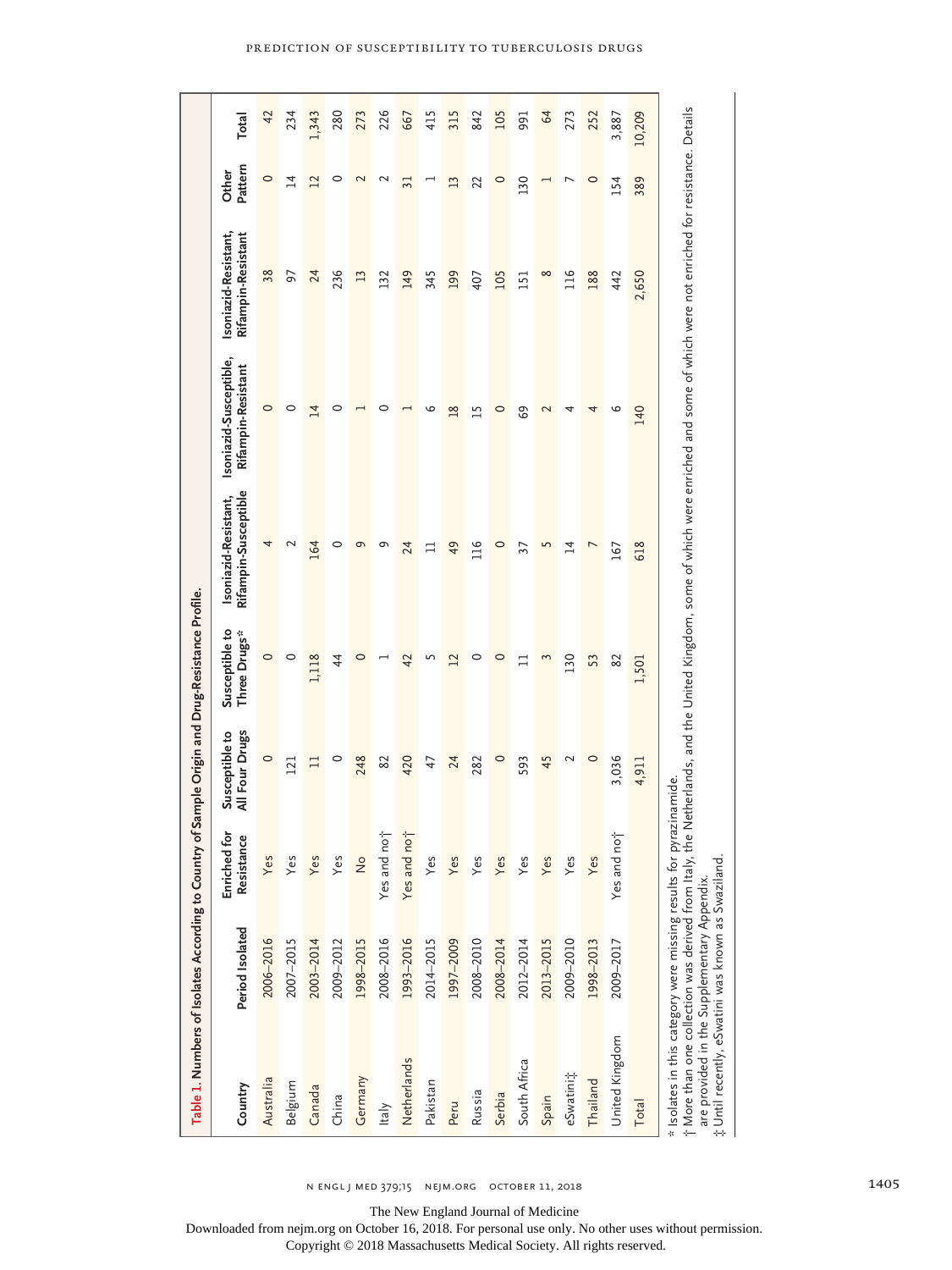per milliliter; agar,  $0.2 \mu$ g per milliliter), and pyrazinamide (100  $\mu$ g per milliliter). Not all laboratories routinely tested all agents (Table S1 in the Supplementary Appendix). Genotypic predictions were based on mutations in or upstream from genes associated with resistance to isoniazid (*ahpC*, *inhA*, *fabG1*, and *katG*), rifampin (*rpoB*), ethambutol (*embA*, *embB*, and *embC*), and pyrazinamide (pncA).<sup>6</sup> A knowledge base of mutations that are predictive of resistance or consistent with susceptibility was informed by the molecular targets of WHO-recommended line-probe assays (MTBDR*plus* or MTBDR*sl*, version 1.0 [HAIN Lifesciences]), a systematic literature review, $12$  the Centers for Disease Control and Prevention (CDC) panel, and two recent studies that had no isolates in common with the present study (Table S2 in the Supplementary Appendix), $6,13$  of which one became available after the present study commenced.<sup>13</sup>

Isolates containing resistance mutations were predicted to be phenotypically resistant, whereas isolates containing only wild-type sequence, phylogenetic mutations,<sup>6</sup> or mutations that were considered to be consistent with susceptibility were predicted to be susceptible. Predictions were withheld for isolates containing mutations that affect target genes but that are of unknown association or in instances in which no nucleotide call could be determined at a resistance-associated site. In these circumstances, the genotype was reported as "unknown" or "failed," respectively. Using phenotypic results as the standard, we calculated the sensitivity, specificity, and negative and positive predictive values for the correct assignment of susceptibility or resistance. For the primary analyses, we excluded phenotypes without a prediction.

Laboratory error was assumed in instances in which three or more phenotypes were discordant with the genotype of an isolate or in which susceptible phenotypes were recorded despite the presence of the high-level resistance mutation *katG* S315T for isoniazid or *rpoB* S450L for rifampin.<sup>14</sup> Such isolates were excluded from further analysis.

The analysis was performed with the use of Stata software, version 13.1 (StataCorp). No institutional-review-board approval was required, because this study used only data from mycobacteria. In Thailand, approval was granted through Mahidol University as part of a larger study.

#### Results

#### **Prediction of Phenotypic Susceptibility or Resistance to Individual Drugs**

A total of 10,290 isolates were available for the study, of which 38 were associated with three or four phenotype–genotype discrepancies. High-level resistance mutations were found in 37 phenotypically susceptible isolates: 25 with the *katG* S315T mutation, which confers resistance to isoniazid, and 12 with the *rpoB* S450L mutation, which confers resistance to rifampin; 6 additional phenotypically susceptible isolates contained both of these mutations. All 81 of these isolates (0.8% of the total sample) were excluded from further analysis because of likely laboratory mislabeling. Of the 10,209 isolates that remained, full firstline phenotypic profiles were available for 7516 (73.6%), and partial profiles were available for the remainder. A total of 4911 (48.1%) isolates were phenotypically susceptible to all drugs (Table 1).

For each isolate, the complete sequence of nine genes and their promoter regions was interrogated to make genotypic predictions of each available phenotypic result. Predictions could be made for 8405 (93.6%) of 8976 phenotypic test results indicating resistance and 26,879 (93.5%) of 28,746 phenotypic test results indicating susceptibility; the remainder were from isolates that had uncharacterized mutations or were missing key nucleotide calls. For isoniazid, rifampin, ethambutol, and pyrazinamide, the sensitivity of genotypic prediction (i.e., the percentage of phenotypic test results indicating resistance that had concordant genotypic predictions) was 97.1%, 97.5%, 94.6%, and 91.3%, respectively, and the specificity (i.e., the percentage of phenotypic test results indicating susceptibility that had concordant genotypic predictions) was 99.0%, 98.8%, 93.6%, and 96.8%. In comparison, the results expected from WHOrecommended molecular assays (Xpert MTB/RIF, MTBDR*plus*, and MTBDR*sl*, version 1.0) on the basis of the mutations they probe having been identified from the genome-sequence data showed a significantly lower sensitivity than whole-genome sequencing for isoniazid, rifampin, and ethambutol (P<0.001) but a greater specificity for isoniazid and ethambutol (P<0.001) (Table 2).

The negative predictive value of whole-genome sequence analysis (i.e., the percentage of geno-

Downloaded from nejm.org on October 16, 2018. For personal use only. No other uses without permission.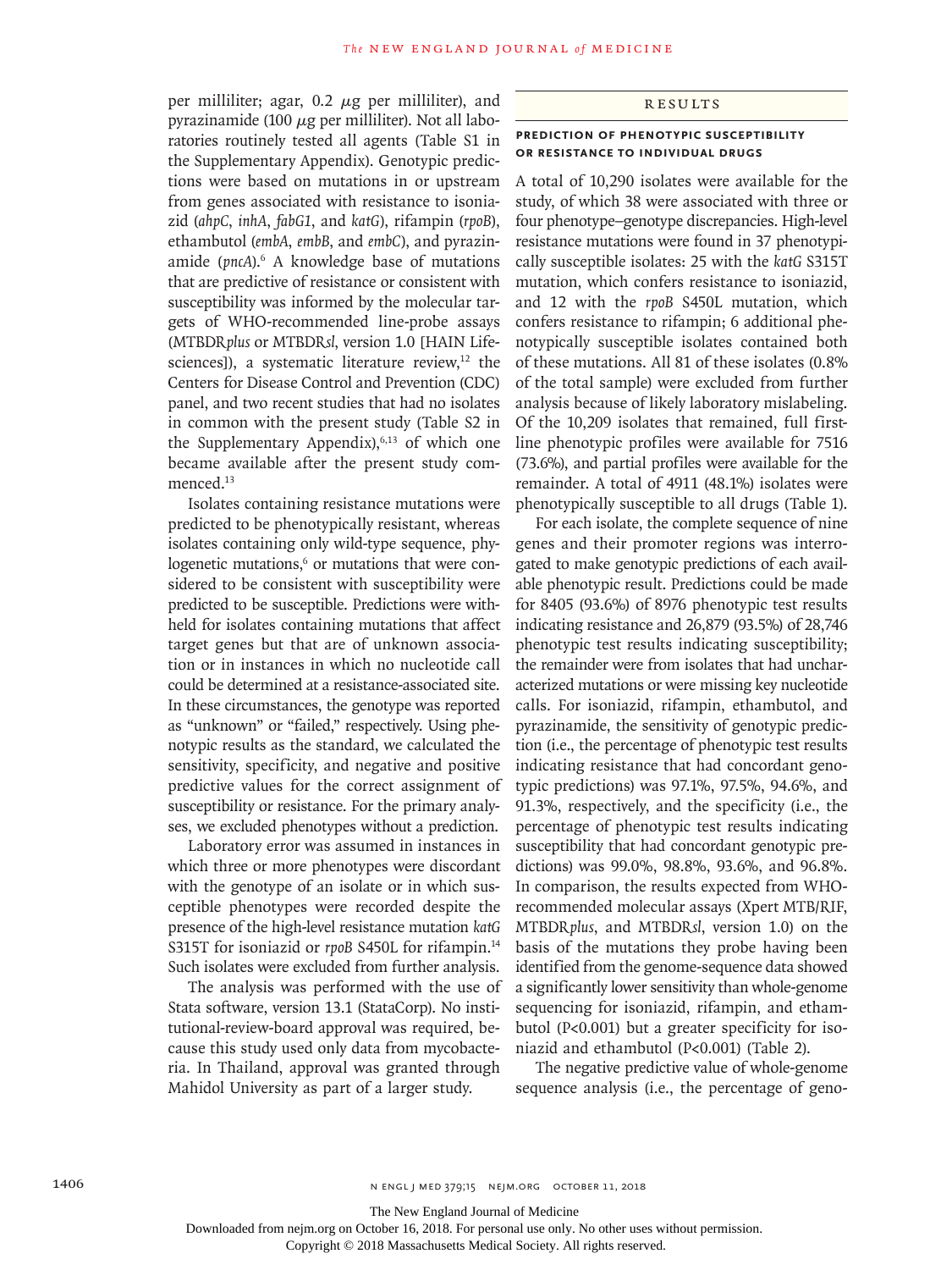typic predictions of susceptibility that were correct) was greater than 98.5% for all four drugs. Although it is necessarily dependent on the prevalence of resistance, the negative predictive value for each drug also varied according to the phenotypes of susceptibility or resistance to the other three drugs. For example, at a prevalence of pyrazinamide resistance of 20%, the expected negative predictive value for pyrazinamide was 93.6% and 99.0% for isolates that were susceptible and resistant, respectively, to the other three drugs (Table 3, and Table S3 in the Supplementary Appendix).

Because some collections included clustered isolates, the analysis was repeated after random selection of one representative among genomically indistinguishable isolates and again from isolates that were within five single-nucleotide polymorphisms (SNPs) of another isolate. No significant change in sensitivity or specificity was observed for any drugs (P>0.1) (Table S4 in the Supplementary Appendix).

To reflect the emerging practice of routinely sequencing isolates for clinical care, the analysis was repeated for the subset of 4397 isolates from German, Italian, Dutch, and U.K. collections that were not enriched for resistance. Among these isolates, 335 (7.6%) were isoniazid-resistant and 125 (2.8%) were multidrug-resistant. For each drug, the specificity and negative predictive values were higher and the positive predictive values (the percentage of genotypic predictions of resistance that were correct) lower than in the overall results. There was no significant difference in sensitivity (Table 2).

#### **Prediction of Complete Phenotypic Susceptibility Profiles**

In order for DNA sequencing to be useful for the individualization of therapy, a minimum requirement is that all phenotypes of resistance or susceptibility to first-line antimicrobial agents are predicted. Phenotypic profiles were thus predicted for 7516 isolates that had phenotypic data available for all first-line drugs (Tables S1 and S6 in the Supplementary Appendix). "Unknown" or "failed" predictions for at least one drug were reported for 1651 profiles (22.0%). A total of 5865 profiles (78.0%) were predicted completely, of which 5250 (89.5%) were predicted correctly (Table S5 in the Supplementary Appendix). Among the 5865 phenotypic profiles with complete genotypic predictions, 4037 were predicted to be susceptible to all four drugs, of which 3952 (97.9%) were predicted correctly; these 3952 correctly predicted profiles account for 98.6% of the 4007 phenotypically pansusceptible isolates for which complete predictions were made (Table 4).

Because the percentage of incompletely predicted profiles was substantial (22.0%), we assessed whether pansusceptibility could still be accurately predicted for some of these isolates. Because susceptibility to isoniazid predicts susceptibility to other first-line drugs, $15$  we maximized the confidence in isoniazid predictions by making predictions only in the absence of "unknown" mutations in isoniazid-related genes. Unknown mutations that were relevant to other drugs were permitted. When this was done, pansusceptibility was correctly predicted for 4481 (97.8%) of 4582 isolates, including 545 (33.0%) of 1651 previously incompletely predicted profiles (Table 4). Among the collections that were unenriched for resistance, 3439 (99.7%) of 3450 profiles were thereby correctly predicted to be susceptible to all four drugs (Table S7 in the Supplementary Appendix).

To simulate how this approach would perform in contexts with differing burdens of antimicrobial resistance, we assessed the decline in negative predictive value associated with an increasing prevalence of resistance to individual drugs and with an increasing prevalence of any resistance within drug profiles. We randomly subsampled 1000 isolates to represent every 1-percentage-point increment in the prevalence of antimicrobial resistance between 10% and 90% and repeated this step 1000 times for each drug and for complete drug profiles. The negative predictive value declined further for ethambutol and pyrazinamide than for complete drug profiles, but it declined least for isoniazid and rifampin. Below a 47.0% prevalence of resistance to any drug, the simulated negative predictive value remained above 95% for 97.5% of drug profiles (Fig. 1).

#### **Discrepancy Analyses**

In Australia, 11 ethambutol-susceptible isolates containing *embB* mutations associated with resistance to ethambutol were rephenotyped. Three

The New England Journal of Medicine

Downloaded from nejm.org on October 16, 2018. For personal use only. No other uses without permission.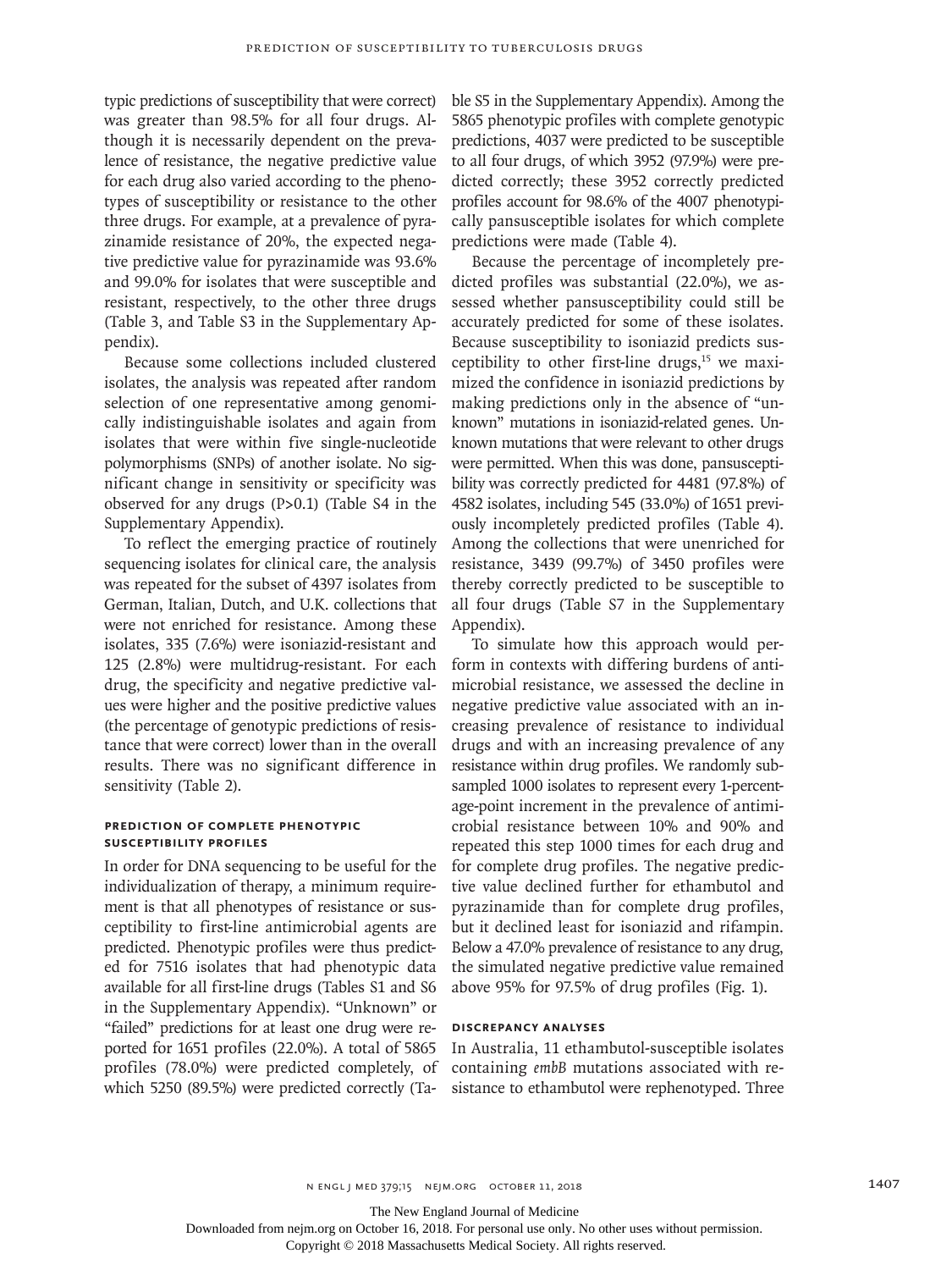| Table 2. Prediction of Phenotypes of Resistance or |          |                          |                |         |                    |                               |      |     |                       | Susceptibility to Individual Drugs.* |                           |                            |                         |                           |                       |                   |         |      |
|----------------------------------------------------|----------|--------------------------|----------------|---------|--------------------|-------------------------------|------|-----|-----------------------|--------------------------------------|---------------------------|----------------------------|-------------------------|---------------------------|-----------------------|-------------------|---------|------|
| Analysis and<br>Drug                               |          | Resistant Phenotype      |                |         |                    |                               |      |     | Susceptible Phenotype |                                      | Sensitivity<br>(95% CI)   | Specificity<br>(95% CI)    | (95% CI)<br><b>PP</b>   | (95% C1)<br>NPN           | Sensitivity,<br>All i | Specificity,<br>≹ | GD<br>Z | 6    |
|                                                    | $\simeq$ | $\mathcal{G}$            | $\supset$      | LL.     | Total              | $\simeq$                      | S    | ⊃   | щ                     | Total                                |                           |                            |                         |                           |                       |                   |         |      |
|                                                    |          |                          |                |         | number of isolates |                               |      |     |                       |                                      |                           |                            |                         | percent                   |                       |                   |         |      |
| WGS, all iso-<br>lates                             |          |                          |                |         |                    |                               |      |     |                       |                                      |                           |                            |                         |                           |                       |                   |         |      |
| Isoniazid                                          | 3067     | 90                       | 93             | 44      | 3294               | 65                            | 6313 | 215 | 117                   | 6710                                 | $(96.5 - 97.7)$<br>97.1   | $(98.7 - 99.2)$<br>99.0    | $(97.4 - 98.4)$<br>97.9 | $(98.3 - 98.9)$<br>98.6   | 93.1                  | 94.1              | 4.7     | 32.9 |
| Rifampin                                           | 2743     | 69                       | $\overline{ }$ | 84      | 2903               | $\overline{5}$<br>$\infty$    | 6763 | 232 | 147                   | 7227                                 | $(96.9 - 98.1)$<br>97.5   | $(98.5 - 99.0)$<br>98.8    | $(96.3 - 97.6)$<br>97.0 | $(98.7 - 99.2)$<br>99.0   | 94.5                  | 93.6              | 4.6     | 28.7 |
| Ethambutol                                         | 1410     | 81                       | 94             | 55      | 1640               | 468                           | 6835 | 781 | 20                    | 8154                                 | $(93.3 - 95.7)$<br>94.6   | $(93.0 - 94.1)$<br>93.6    | $(73.0 - 77.0)$<br>75.1 | $(98.5 - 99.1)$<br>98.8   | 86.0                  | 83.8              | 10.2    | 16.7 |
| Pyrazinamide                                       | 863      | 82                       | 117            | 77      | 1139               | 204                           | 6146 | 197 | 108                   | 6655                                 | $(89.3 - 93.0)$<br>91.3   | $(96.3 - 97.2)$<br>96.8    | $(78.4 - 83.2)$<br>80.9 | $(98.4 - 99.0)$<br>98.7   | 75.8                  | 92.4              | 6.4     | 14.6 |
| WRAs, all iso-<br>lates;                           |          |                          |                |         |                    |                               |      |     |                       |                                      |                           |                            |                         |                           |                       |                   |         |      |
| Isoniazid                                          | 2886     | 355                      |                | 53      | 3294               | $\mathbf 2$                   | 6675 |     | $\infty$              | 6710                                 | $(87.9 - 90.1)$<br>89.0   | $(99.4 - 99.7)$<br>99.6    | $(98.7 - 99.4)$<br>99.1 | $(94.4 - 95.5)$<br>95.0   |                       |                   | 0.6     | 32.9 |
| Rifampin                                           | 2669     | 143                      |                | 5       | 2903               | $\tilde{z}$                   | 6826 |     | 272                   | 7227                                 | $(94.0 - 95.7)$<br>94.9   | $(97.8 - 98.4)$<br>98.1    | $(94.5 - 96.1)$<br>95.4 | $(97.6 - 98.3)$<br>97.9   |                       |                   | 3.6     | 28.7 |
| Ethambutol                                         | 961      | 641                      |                | 38      | 1640               | 24.                           | 7895 |     | $\frac{8}{18}$        | 8154                                 | $[57.5 - 62.4)]$<br>60.0  | $(96.6 - 97.4)$<br>97.0    | $(77.6 - 82.2)$<br>80.0 | $(91.9 - 93.0)$<br>92.5   |                       |                   | 0.6     | 16.7 |
| WGS, unen-<br>riched                               |          |                          |                |         |                    |                               |      |     |                       |                                      |                           |                            |                         |                           |                       |                   |         |      |
| Isoniazid                                          | 314      | $\infty$                 | G              | 4       | 335                | 5<br>$\overline{\phantom{0}}$ | 3770 | 104 | 90                    | 3979                                 | $(95.2 - 98.9)$<br>97.5   | $(99.3 - 99.8)$<br>99.6    | $(92.6 - 97.4)$<br>95.4 | $(99.6 - 99.9)$<br>99.8   | 93.7                  | 94.7              | 4.8     | 7.8  |
| Rifampin                                           | 126      | $\circ$                  | $\circ$        | G       | 135                | 3                             | 3958 | 103 | 116                   | 4208                                 | $(97.1 - 100.0)$<br>100.0 | $(98.9 - 99.5)$ **<br>99.2 | $(73.2 - 86.2)$<br>80.3 | $(99.9 - 100.0)$<br>100.0 | 93.3                  | 94.1              | 5.2     | 3.1  |
| Ethambutol                                         | 72       | $\overline{\phantom{0}}$ | $\circ$        | $\circ$ | 73                 | 4                             | 3711 | 458 | 36                    | 4252                                 | $(92.6 - 100.0)$<br>98.6  | $(98.3 - 99.1)$<br>98.7    | $60.5$<br>(51.1–69.3)   | $(99.8 - 100.0)$<br>100.0 | 98.6                  | 87.3              | 11.4    | 1.7  |
| Pyrazinamide                                       | 109      | 6                        | 4              | $\circ$ | 125                | $\overline{5}$                | 4003 | 14  | 58                    | 4105                                 | $94.8$<br>$(89.0 - 98.1)$ | $(98.9 - 99.5)$<br>99.3    | $(70.6 - 84.9)$<br>78.4 | $(99.7 - 99.9)$<br>99.9   | 87.2                  | 97.5              | 1.9     | 3.0  |

1408 n engl j med 379;15 nejm.org October 11, 2018

The New England Journal of Medicine

Downloaded from nejm.org on October 16, 2018. For personal use only. No other uses without permission.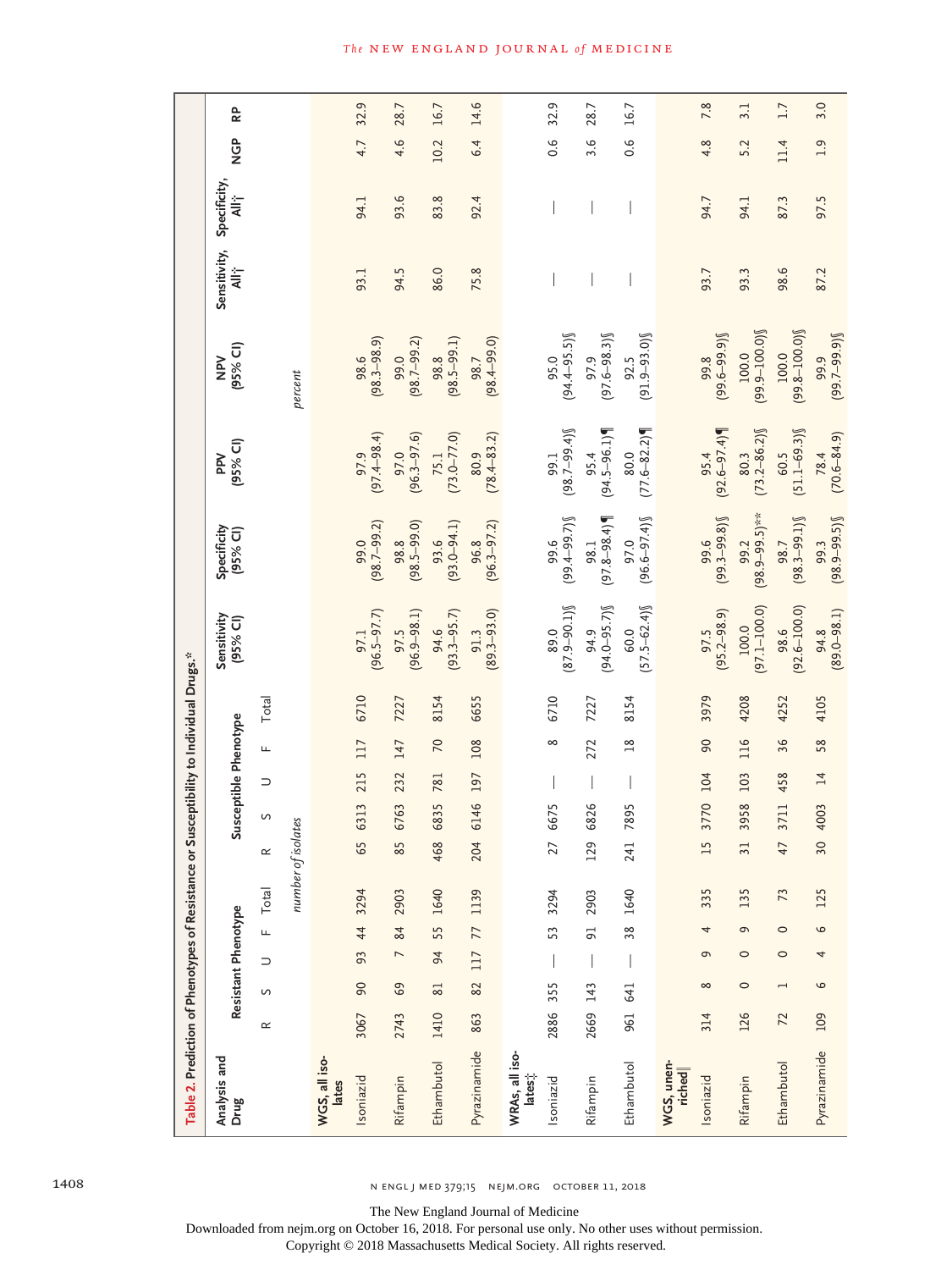| WRAs, unen-<br>riched i <sup>1</sup>                                                                                                                                                                                                                                                               |     |      |                          |                |     |                |           |     |      |                                                                                                                                                                                                                                       |                                            |                         |                                                                                                                                                                                                                                                                                                                                                                                                                                                                                                                                                                                                                                                                                                                                                                                                                                                                                                                                                                                                                                                                                                                                                                                                                                                                                                                                                                                                                                                                                                                                                                                                                                                                                                        |  |                |  |
|----------------------------------------------------------------------------------------------------------------------------------------------------------------------------------------------------------------------------------------------------------------------------------------------------|-----|------|--------------------------|----------------|-----|----------------|-----------|-----|------|---------------------------------------------------------------------------------------------------------------------------------------------------------------------------------------------------------------------------------------|--------------------------------------------|-------------------------|--------------------------------------------------------------------------------------------------------------------------------------------------------------------------------------------------------------------------------------------------------------------------------------------------------------------------------------------------------------------------------------------------------------------------------------------------------------------------------------------------------------------------------------------------------------------------------------------------------------------------------------------------------------------------------------------------------------------------------------------------------------------------------------------------------------------------------------------------------------------------------------------------------------------------------------------------------------------------------------------------------------------------------------------------------------------------------------------------------------------------------------------------------------------------------------------------------------------------------------------------------------------------------------------------------------------------------------------------------------------------------------------------------------------------------------------------------------------------------------------------------------------------------------------------------------------------------------------------------------------------------------------------------------------------------------------------------|--|----------------|--|
| Isoniazid                                                                                                                                                                                                                                                                                          | 295 | 36   | $\overline{\phantom{a}}$ |                | 335 | $\overline{a}$ | 3965      | 4   | 3979 | $(85.3 - 92.3)$<br>89.1                                                                                                                                                                                                               | $(99.5 - 99.9)$<br>99.7                    | $(94.1 - 98.4)$<br>96.7 | $(98.8 - 99.4)$<br>99.1                                                                                                                                                                                                                                                                                                                                                                                                                                                                                                                                                                                                                                                                                                                                                                                                                                                                                                                                                                                                                                                                                                                                                                                                                                                                                                                                                                                                                                                                                                                                                                                                                                                                                |  | 0.2            |  |
| Rifampin                                                                                                                                                                                                                                                                                           | 114 |      | $\overline{\phantom{a}}$ | $\overline{a}$ | 135 | 22             | 3957      | 229 | 4208 | $(84.8 - 95.6)$<br>91.2                                                                                                                                                                                                               | $(99.2 - 99.7)$<br>99.4                    | $(76.5 - 89.6)$<br>83.8 | $(99.5 - 99.9)$<br>99.7                                                                                                                                                                                                                                                                                                                                                                                                                                                                                                                                                                                                                                                                                                                                                                                                                                                                                                                                                                                                                                                                                                                                                                                                                                                                                                                                                                                                                                                                                                                                                                                                                                                                                |  | 5.5            |  |
| Ethambutol                                                                                                                                                                                                                                                                                         | 57  | $16$ | $\overline{\phantom{a}}$ | $\circ$        | 73  | 29             | I<br>4220 | 3   | 4252 | 78.1                                                                                                                                                                                                                                  | $(66.9 - 86.9)$ $(99.0 - 99.5)$ **<br>99.3 | $(55.3 - 76.1)$<br>66.3 | $(99.4 - 99.8)$<br>99.6                                                                                                                                                                                                                                                                                                                                                                                                                                                                                                                                                                                                                                                                                                                                                                                                                                                                                                                                                                                                                                                                                                                                                                                                                                                                                                                                                                                                                                                                                                                                                                                                                                                                                |  | $\overline{0}$ |  |
| Data are from predictions of the performance of th<br>it Data are from predictions of the performance of th<br>missing data around a genomic resistance locus<br>of resistance or susceptibility to this drug.<br>sis of all isolates.<br>$P \le 0.001$ .<br>$P \le 0.05$ .<br>$P \le 0.01$ .<br>ķ |     |      |                          |                |     |                |           |     |      | $\overline{\rm W}$ HO)–recommended molecular assays just as for the whole-genome sequencing $\overline{\rm W}$ GS) predictions.<br>Percentages were calculated with the total number of isolates (R, S, U, and F) as the denominator. |                                            |                         | Data are from collections of isolates from Germany, Italy, the Netherlands, and the United Kingdom that were not enriched for resistance. P values are for comparisons with the analy-<br>were based on the presence of non-wild type sequence within the genomic regions interrogated by these assays. P values are for comparisons with the analysis of collections isolates<br>tance for the Xpert and MTBDR assays were based on the presence of non-wild type sequence within the genomic regions interrogated by these assays. P values are for comparisons<br>ne WHO-recommended assays (WRAs) (MTB/RIF Xpert and MTBDRp/us or MTBDRs/) for all isolates. Expected predictions of resis-<br>from Germany, Italy, the Netherlands, and the United Kingdom that were not enriched for resistance. No results are shown for pyrazinamide, since there is no WRA for the detection<br>NGP denotes no genotypic prediction, NPV negative predictive value, Prositive value, and RP resistance prevalence. Unless otherwise indicated, percentages are based<br>FI). F was reported in the presence of minority alleles at relevant sites for the results expected from the World Health Organization<br>on genotypic predictions of resistant (R) or susceptible (S) only (i.e., excluding isolates with mutations of unknown association [U] and genotypic predictions that failed because of<br>ne WRAs for collections that are not enriched for resistance. Expected predictions of resistance for the Xpert and MTBDR assays<br>with the analysis of all isolates. No results are shown for pyrazinamide, since there is no WRA for the detection of resistance or susceptibility to this drug. |  |                |  |
|                                                                                                                                                                                                                                                                                                    |     |      |                          |                |     |                |           |     |      |                                                                                                                                                                                                                                       |                                            |                         |                                                                                                                                                                                                                                                                                                                                                                                                                                                                                                                                                                                                                                                                                                                                                                                                                                                                                                                                                                                                                                                                                                                                                                                                                                                                                                                                                                                                                                                                                                                                                                                                                                                                                                        |  |                |  |

The New England Journal of Medicine

Downloaded from nejm.org on October 16, 2018. For personal use only. No other uses without permission.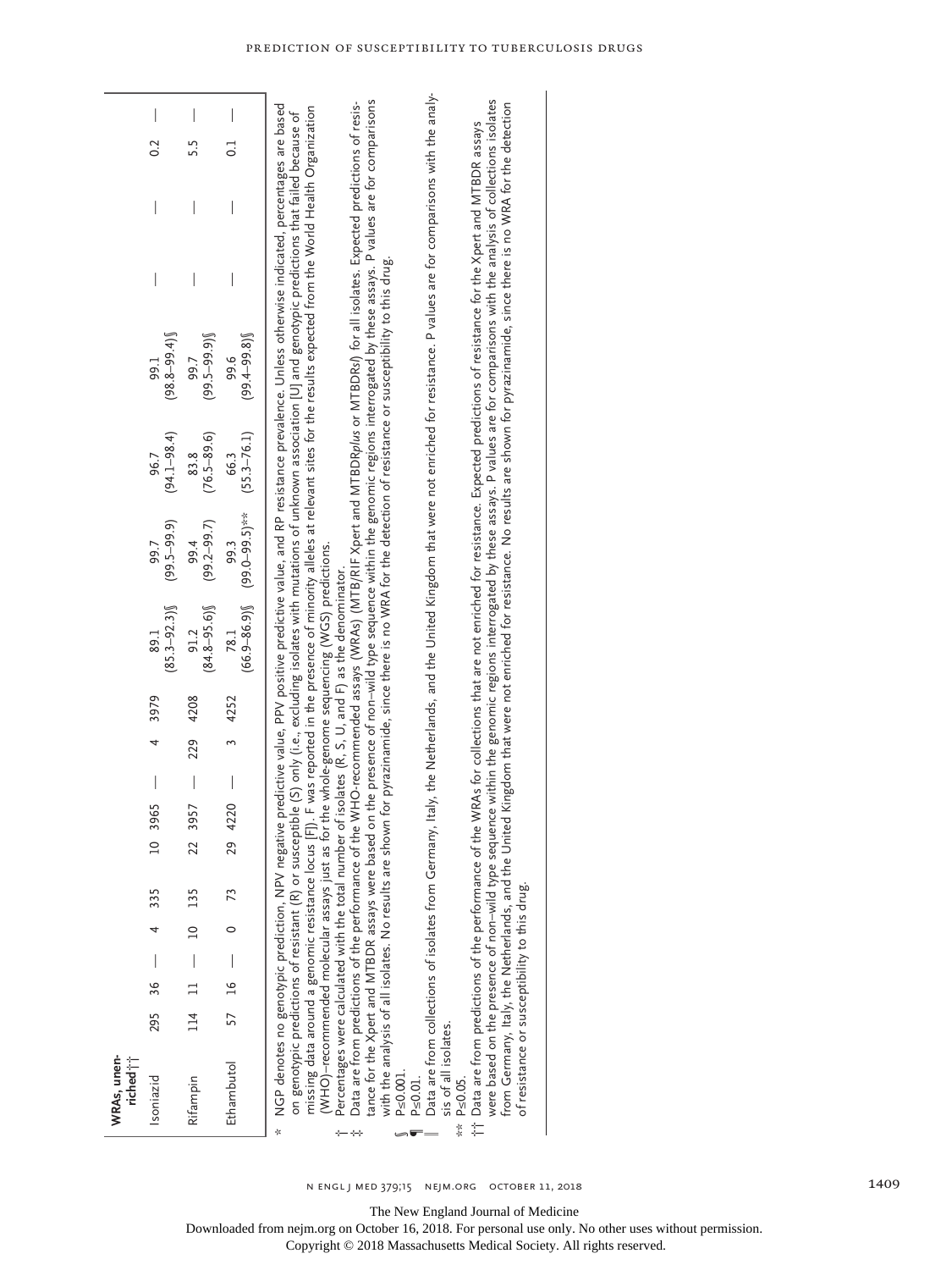| Table 3. Individual Drug Predictions against Different Background Phenotypic Profiles.* |                          |                          |                          |                     |                    |                           |                       |                          |                          |                 |                               |                |                |                 |         |                                                                        |                                                         |                                                           |
|-----------------------------------------------------------------------------------------|--------------------------|--------------------------|--------------------------|---------------------|--------------------|---------------------------|-----------------------|--------------------------|--------------------------|-----------------|-------------------------------|----------------|----------------|-----------------|---------|------------------------------------------------------------------------|---------------------------------------------------------|-----------------------------------------------------------|
| Phenotypic<br>Drug and<br>Profile                                                       |                          |                          |                          | Resistant Phenotype |                    |                           | Susceptible Phenotype |                          |                          |                 | Resistance<br>Prevalence<br>ჼ | Sensitivity    | Specificity    | $\geq$          | $\geq$  | Expected NPV<br>Prevalence of<br>Resistance;<br>95% CI for<br>at Given | of Resistance<br>NPV at 20%<br>Prevalence<br>Calculated | NPV at 40%<br>Prevalence<br>Resistance<br>Calculated<br>ჼ |
|                                                                                         | $\propto$                | $\mathsf{\Omega}$        | $\supset$                | Щ                   | Total              | $\simeq$                  | S                     | $\supset$                | Щ                        | Total           |                               |                |                |                 |         |                                                                        |                                                         |                                                           |
|                                                                                         |                          |                          |                          |                     | number of          |                           | isolates              |                          |                          |                 |                               |                |                |                 | percent |                                                                        |                                                         |                                                           |
| Isoniazid                                                                               |                          |                          |                          |                     |                    |                           |                       |                          |                          |                 |                               |                |                |                 |         |                                                                        |                                                         |                                                           |
| -SSS                                                                                    | 391                      | 30                       | $\frac{8}{1}$            | 12                  | 451                | 21                        | 4653                  | 133                      | 104                      | 4911            | 8.4                           | 93             | 100            | 95              | 99.4    | $99.3 - 100$                                                           | 98.2                                                    | 95.4                                                      |
| $-RSS$                                                                                  | 459                      | 21                       | 20                       | 9                   | 506                | $\overline{ }$            | 85                    | 5                        | $\overline{\phantom{0}}$ | 98              | 83.8                          | 96             | 92             | 98              | 80.2    | $83.5 - 100$                                                           | 98.8                                                    | 96.9                                                      |
| -RRS                                                                                    | 424                      | 3                        | $\overline{13}$          | 4                   | 444                | $\sim$                    | 2                     | $\sim$                   | 0                        | 9               | 98.7                          | 99             | 50             | 100             | 40.0    | $73.7 - 85.6$                                                          | 99.6                                                    | 99.1                                                      |
| $-$ SRS                                                                                 | 24                       | 4                        |                          | $\circ$             | 29                 | $\circ$                   | $\overline{10}$       | $\overline{ }$           | $\circ$                  | $\Box$          | 72.5                          | 86             | 100            | 100             | 71.4    | $90.5 - 95.6$                                                          | 96.6                                                    | 91.3                                                      |
| -SSR                                                                                    | 24                       | $\overline{\phantom{0}}$ | $\sim$                   |                     | 28                 | $\circ$                   | 95                    | $\circ$                  | $\mathfrak{g}$           | 104             | 21.2                          | 96             | 100            | 100             | 99.0    | 98.5-99.7                                                              | 99.0                                                    | 97.4                                                      |
| $-RRR$                                                                                  | 662                      | 3                        | $\Box$                   | 4                   | 680                | $\circ$                   | $\circ$               | $\circ$                  | $\circ$                  | $\circ$         | 100.0                         | 100            |                | 100             | 0.0     | $73.7 - 85.6$                                                          |                                                         |                                                           |
| $-RSR$                                                                                  | 217                      | 3                        | $\overline{5}$           | $\overline{5}$      | 230                | $\circ$                   | $\mathbf{\hat{z}}$    | $\circ$                  | $\circ$                  | 3               | 98.7                          | 99             | 100            | 100             | 50.0    | $73.7 - 85.6$                                                          | 99.7                                                    | 99.1                                                      |
| $-$ SRR                                                                                 | 13                       | $\circ$                  | $\circ$                  | $\sim$              | 15                 | $\circ$                   | $\circ$               | $\circ$                  | $\circ$                  | $\circ$         | 100.0                         | 100            |                | 100             |         | $73.7 - 85.6$                                                          |                                                         |                                                           |
| Rifampin                                                                                |                          |                          |                          |                     |                    |                           |                       |                          |                          |                 |                               |                |                |                 |         |                                                                        |                                                         |                                                           |
| $S-SS$                                                                                  | 74                       | $\overline{16}$          | $\circ$                  | $\infty$            | 98                 | 30                        | 4632                  | 126                      | 123                      | 4911            | 2.0                           | 82             | ஜ              | $\overline{z}$  | 99.7    | $99.3 - 100$                                                           | 95.7                                                    | 89.3                                                      |
| $S-RS$                                                                                  | 6                        | $\circ$                  | $\circ$                  | $\circ$             | 9                  |                           | e                     | ⊣                        | 0                        | $\Box$          | 35.3                          | 100            | 90             | 86              | 100.0   | $97.8 - 99.5$                                                          | 100.0                                                   | 100.0                                                     |
| $S-SR$                                                                                  | $\overline{\phantom{0}}$ | $\sim$                   | $\circ$                  | $\circ$             | $\mathbf{\hat{z}}$ | ○                         | 100                   | 3                        | $\overline{\phantom{0}}$ | 104             | 2.8                           | 33             | 100            | 100             | 98.0    | $99.3 - 100$                                                           | 85.7                                                    | 69.2                                                      |
| $S-RR$                                                                                  | $\circ$                  | $\circ$                  | $\circ$                  | $\circ$             | $\circ$            |                           | $\circ$               | $\circ$                  | $\circ$                  | $\circ$         |                               |                |                |                 |         |                                                                        |                                                         |                                                           |
| $R-SS$                                                                                  | 464                      | 20                       | $\overline{\phantom{0}}$ | $\overline{21}$     | 506                | $\overline{18}$           | 424                   | 3                        | 9                        | 451             | 52.9                          | 96             | 96             | 96              | 95.5    | $95.8 - 98.6$                                                          | 98.9                                                    | 97.2                                                      |
| $R-RS$                                                                                  | 424                      | $\overline{\phantom{0}}$ | $\sim$                   | $\Box$              | 444                |                           | 25                    | $\circ$                  | $\circ$                  | 29              | 93.9                          | $98$           | 86             | 99              | 78.1    | 76.2-86.6                                                              | 99.5                                                    | 98.8                                                      |
| $R-SR$                                                                                  | 218                      | 4                        | $\circ$                  | $\infty$            | 230                |                           | 20                    | $\circ$                  | $\overline{\phantom{0}}$ | 28              | 89.1                          | 98             | $\overline{7}$ | 57              | 83.3    | $77.9 - 87.9$                                                          | 99.4                                                    | 98.4                                                      |
| $R - RR$                                                                                | 665                      | $\sim$                   | $\circ$                  | $\overline{13}$     | 680                | $\circ$<br>$\overline{ }$ | 3                     | $\circ$                  | $\sim$                   | $\overline{15}$ | 97.8                          | 100            | 23             | 99              | 60.0    | 76.2-86.6                                                              | 99.7                                                    | 99.1                                                      |
| Ethambutol                                                                              |                          |                          |                          |                     |                    |                           |                       |                          |                          |                 |                               |                |                |                 |         |                                                                        |                                                         |                                                           |
| $S-S2$                                                                                  |                          | e                        |                          | $\circ$             | $\Box$             | $\overline{ }$            | 4399                  | 472                      | 36                       | 4911            | 0.2                           | $\overline{a}$ | 100            | 20              | 99.8    | 98.8-99.9                                                              | 81.6                                                    | 62.5                                                      |
| $RS-S$                                                                                  | 21                       | 5                        | 3                        | $\circ$             | 29                 | $\overline{ }$<br>3       | 376                   | $\overline{40}$          | 4                        | 451             | 6.0                           | 81             | 92             | $\overline{40}$ | 98.7    | 98.8-99.9                                                              | 95.1                                                    | 87.8                                                      |
| $S R - S$                                                                               | 4                        | $\mathbf{z}$             | $\circ$                  | $\circ$             | 9                  |                           | 93                    | 3                        | $\overline{\phantom{0}}$ | 98              | 5.8                           | 67             | 99             | $80\,$          | 97.9    | 98.8-99.9                                                              | 92.2                                                    | 81.7                                                      |
| $RR-S$                                                                                  | 375                      | 20                       | 30                       | 19                  | 444                | 203                       | 241                   | 48                       | $\overline{4}$           | 506             | 46.7                          | 95             | 54             | 65              | 92.3    | 93.4-96.7                                                              | 97.7                                                    | 94.1                                                      |
| $SS-R$                                                                                  | 0                        | $\circ$                  | $\circ$                  | $\circ$             | $\circ$            |                           | $\rm 81$              | $\overline{z}$           | $\circ$                  | 104             | 0.0                           |                | 99             | $\circ$         | 100.0   | 98.8-99.9                                                              |                                                         |                                                           |
| $RS-R$                                                                                  | 12                       | $\mathbf 2$              | $\overline{\phantom{a}}$ | $\circ$             | 15                 |                           | 20                    | $\overline{\phantom{0}}$ | $\circ$                  | 28              | 34.9                          | 86             | 74             | 63              | 90.9    | $95.7 - 98.1$                                                          | 95.4                                                    | 88.6                                                      |
| $SR-R$                                                                                  | $\circ$                  | $\circ$                  | $\circ$                  | $\circ$             | $\circ$            | $\circ$                   | 3                     | $\circ$                  | $\circ$                  | $\sim$          | 0.0                           |                | 100            |                 | 100.0   | $98.8 - 99.9$                                                          |                                                         |                                                           |
| $RR-R$                                                                                  | 625                      | $\sigma$                 | 26                       | 20                  | 680                | 150                       | 50                    | 25                       | $\overline{5}$           | 230             | 74.7                          | 99             | 25             | 81              | 84.7    | 82.0-88.2                                                              | 98.6                                                    | 96.4                                                      |

1410 **n ENGL J MED 379;15 NEJM.ORG** OCTOBER 11, 2018

The New England Journal of Medicine

Downloaded from nejm.org on October 16, 2018. For personal use only. No other uses without permission.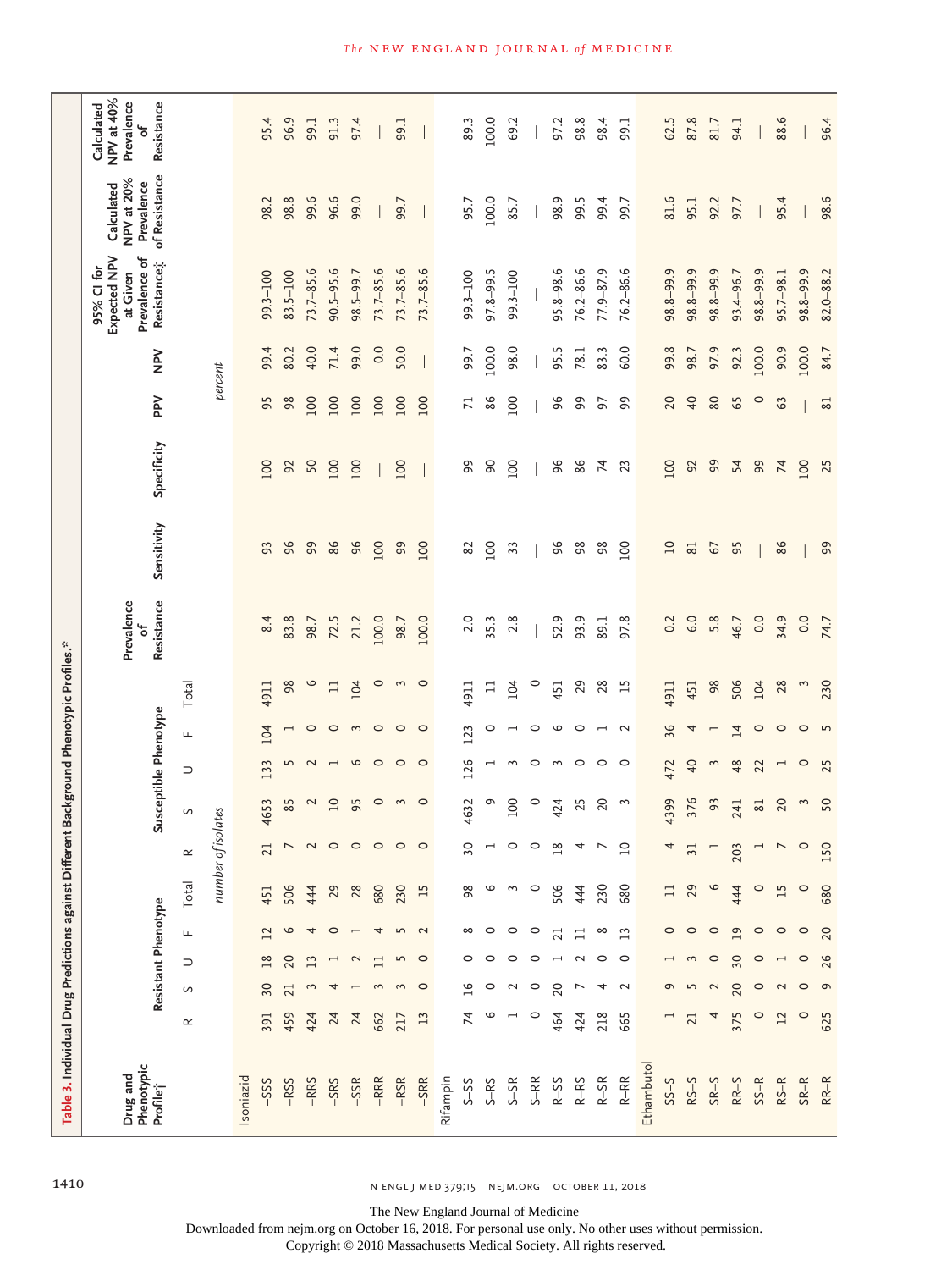| $\uparrow$ Phenotypic profiles are listed in the following order: isoniazid, rifampin, ethambutol, pyrazinamide. A dash (–) in one of the four positions indicates the drug-resistance phenotype being<br>: The expected NPV was calculated as specificity x (1–prevalence) /[specificity x (1–prevalence) + (1–sensitivity) x prevalence]. For prevalences of less than 10% or greater than 90%, simu-<br>lated values are given for 10% and 90%, respective |                                                                                     |
|---------------------------------------------------------------------------------------------------------------------------------------------------------------------------------------------------------------------------------------------------------------------------------------------------------------------------------------------------------------------------------------------------------------------------------------------------------------|-------------------------------------------------------------------------------------|
|                                                                                                                                                                                                                                                                                                                                                                                                                                                               | $*$ Percentages are based on R and S genotypic predictions only (excluding U and F) |
|                                                                                                                                                                                                                                                                                                                                                                                                                                                               |                                                                                     |

repeat assays failed, but 7 of the remaining 8 yielded now-consistent resistant phenotypes. In Peru, 10 of 16 repeated assays continued to indicate phenotypic susceptibility by MODS, despite the presence of *fabG1* C−15T or G−17T mutations. In isolates from the Netherlands, 6 resistant phenotypes that had been predicted to be susceptible were identified as clerical errors, and 3 susceptible phenotypes that had been predicted to be resistant tested phenotypically resistant by means of alternative phenotypic assays (Table S8 in the Supplementary Appendix). Although additional rephenotyping was not possible, we conducted a "per mutation" analysis to further assess discrepancies.

Of the 322 resistant phenotypes that had been predicted to be susceptible, 290 (90.1%) were in isolates that had no mutations affecting targeted genes, and 32 (9.9%) were in isolates that had 1 or more of 15 mutations that had previously been characterized as being consistent with antimicrobial susceptibility. In support of this finding, across all isolates in which no mutation other than 1 or more of these 15 was found, the presence of the mutations correctly predicted susceptibility to isoniazid in 286 (97.6%) of 293 isolates and susceptibility to ethambutol in 95 (79.8%) of 119 isolates. The 1 mutation that was relevant to pyrazinamide was found in 2 isolates, both of which were phenotypically resistant. None of these mutations were relevant to rifampin (Table S9 in the Supplementary Appendix).

Among the isolates with the 822 susceptible phenotypes that had been predicted to be resistant, 145 different resistance-conferring mutations were found. Of these, 142 (97.9%) featured as the only resistance-conferring mutation in at least 1 isolate in the data set, which allowed for the assessment of individual predictive performance. The presence of these mutations correctly predicted resistance to isoniazid in 308 (83.0%) of 371 isolates, to rifampin in 548 (87.4%) of 627, to ethambutol in 1280 (73.4%) of 1743, and to pyrazinamide in 459 (69.2%) of 663 (Table S9 in the Supplementary Appendix). Of the 17 mutations leading to predictions of resistance to rifampin in phenotypically susceptible isolates, 14 (82.4%) were in the genetic region targeted by Xpert MTB/RIF and MTBDR*plus*.

Mislabeling of laboratory samples probably also contributed to discrepant results. This possibility was assessed for each collection on the basis of

The New England Journal of Medicine

Downloaded from nejm.org on October 16, 2018. For personal use only. No other uses without permission.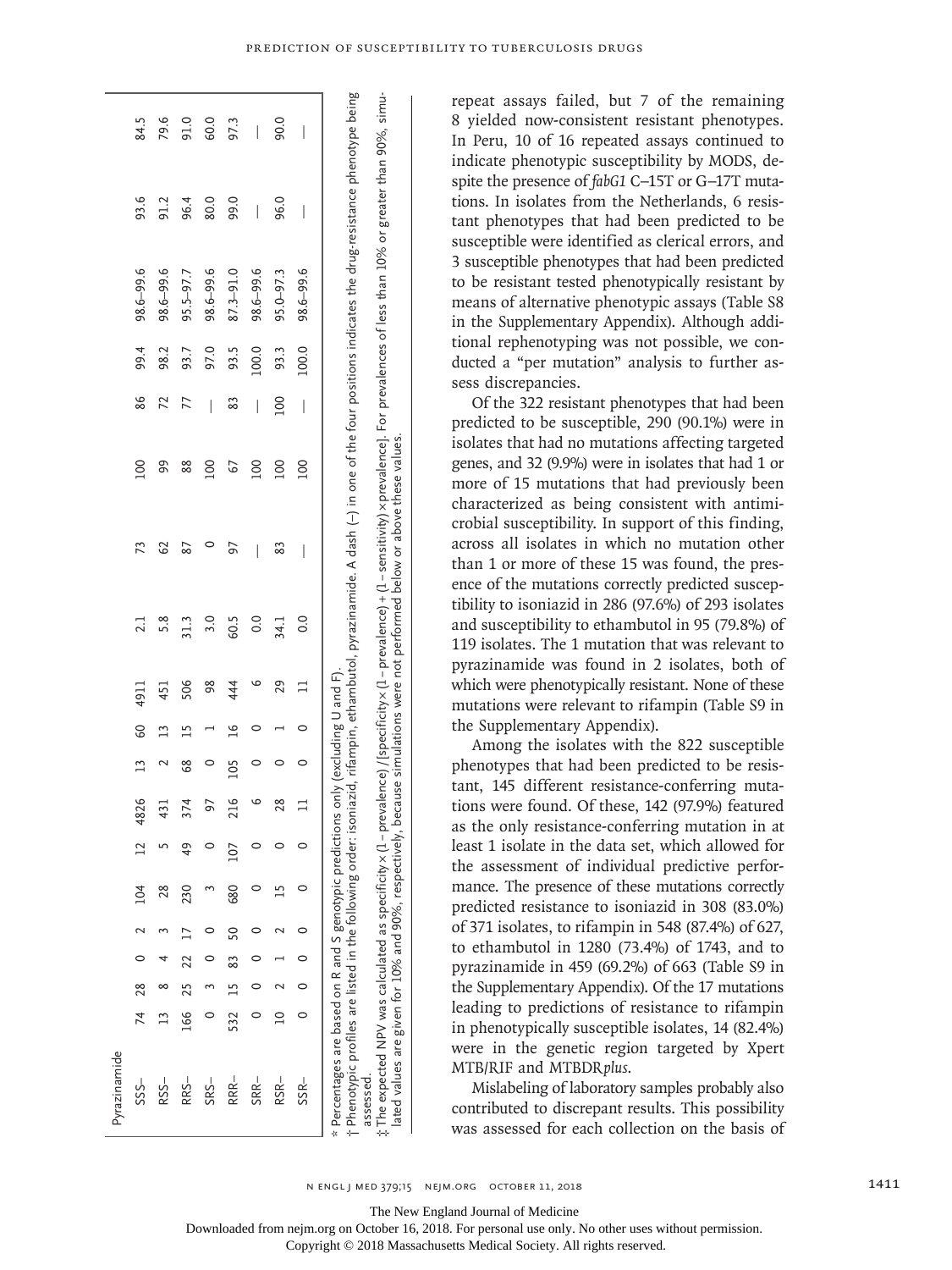|              |                                |                                              | Table 4. Genotypic Drug Profile Predictions of Pansusceptibility.*                                   |                                                 |                                                                                                                 |
|--------------|--------------------------------|----------------------------------------------|------------------------------------------------------------------------------------------------------|-------------------------------------------------|-----------------------------------------------------------------------------------------------------------------|
|              |                                | Prediction and Genotypic Drug Profile        |                                                                                                      | No. of Isolates<br>Predicted to<br>Have Profile | No. of Phenotypically<br>Pansusceptible Isolates<br><b>Predicted to Have Profile</b><br>(% Predicted Correctly) |
|              |                                |                                              | Isoniazid Rifampin Ethambutol Pyrazinamide                                                           |                                                 |                                                                                                                 |
|              | Predicted to be pansusceptible |                                              |                                                                                                      |                                                 |                                                                                                                 |
| S            | S                              | S                                            | S                                                                                                    | 4037                                            | 3952 (97.9)                                                                                                     |
|              |                                |                                              | Predicted to be pansusceptible when U mutations are<br>inferred to be consistent with susceptibility |                                                 |                                                                                                                 |
| S            | S                              | S                                            | U                                                                                                    | 11                                              | 11 (100)                                                                                                        |
| S            | S                              | $\cup$                                       | S                                                                                                    | 410                                             | 399 (97.3)                                                                                                      |
| S            | S                              | U                                            | U                                                                                                    | $\overline{2}$                                  | 2(100)                                                                                                          |
| $\mathsf{S}$ | $\cup$                         | S                                            | $\mathsf{S}$                                                                                         | 93                                              | 88 (94.6)                                                                                                       |
| S            | U                              | U                                            | S                                                                                                    | 29                                              | 29 (100)                                                                                                        |
| Total        |                                |                                              |                                                                                                      | 4582                                            | 4481 (97.8)                                                                                                     |
|              |                                | Predicted to have some phenotypic resistance |                                                                                                      |                                                 |                                                                                                                 |
| $\mathsf{R}$ | S                              | R or S                                       | R or S                                                                                               | 397                                             | 18(4.5)                                                                                                         |
| S            |                                | At least one R, no U or F                    |                                                                                                      | 158                                             | 36(22.8)                                                                                                        |
| $\mathsf{R}$ | $\mathsf{R}$                   | R or S                                       | R or S                                                                                               | 1273                                            | 1(0.1)                                                                                                          |
| Total        |                                |                                              |                                                                                                      | 1828                                            | 55 (3.0)                                                                                                        |
|              |                                |                                              | No prediction made; drug profile prediction incomplete                                               |                                                 |                                                                                                                 |
| U            | SorU                           | SorU                                         | SorU                                                                                                 | 150                                             | 126 (84.0)                                                                                                      |
|              |                                | At least one F, no R                         |                                                                                                      | 280                                             | 240 (85.7)                                                                                                      |
|              |                                | At least one R and one U, no F               |                                                                                                      | 499                                             | 6(1.2)                                                                                                          |
|              |                                | At least one R and one F, no U               |                                                                                                      | 159                                             | 3(1.9)                                                                                                          |
|              |                                | At least one R, one U, and one F             |                                                                                                      | 18                                              | $\mathbf{0}$                                                                                                    |
| Total        |                                |                                              |                                                                                                      | 1106                                            | 375 (33.9)                                                                                                      |

\* Among the 5865 profiles with complete predictions, the sensitivity of genetic prediction was 95.4%, specificity 98.6%, PPV 97.0%, and NPV 97.9%, with predictions made for 78.0% of isolates. When predictions were made only in the absence of U mutations in isoniazid-related genes (with U mutations that were relevant to other drugs permitted), the sensitivity was 94.6%, specificity 98.8%, PPV 97.0%, and NPV 97.8%, with predictions made for 85.1% of isolates.

the proportion of isolates that were excluded because of *katG* S315T or *rpoB* S450L mutations being associated with susceptible phenotypes, the discrepancy rate within the collection, and the prevalence of antimicrobial resistance (Table S10 in the Supplementary Appendix). Overall, approximately 43% of discrepancies for isoniazid and 12% of discrepancies for rifampin were thereby judged to be attributable to mislabeling.

#### Discussion

This analysis of more than 10,000 *M. tuberculosis* isolates collected from 16 countries across six continents and representing all major lineages (Table S1 in the Supplementary Appendix) suggests that whole-genome sequencing can now characterize profiles of susceptibility to first-line antituberculosis drugs with a degree of accuracy sufficient for clinical use. The importance of this is twofold. First, it shows that the genomic approach could be used to guide the choice of which drugs to prescribe and not just which drugs to avoid, in a way similar to phenotyping. Second, the data can be used to support plans to reduce the workload associated with culture and susceptibility analysis in places where routine wholegenome sequencing is performed.

The WHO target product profiles for new molecular assays for *M. tuberculosis* require more than

The New England Journal of Medicine

Downloaded from nejm.org on October 16, 2018. For personal use only. No other uses without permission.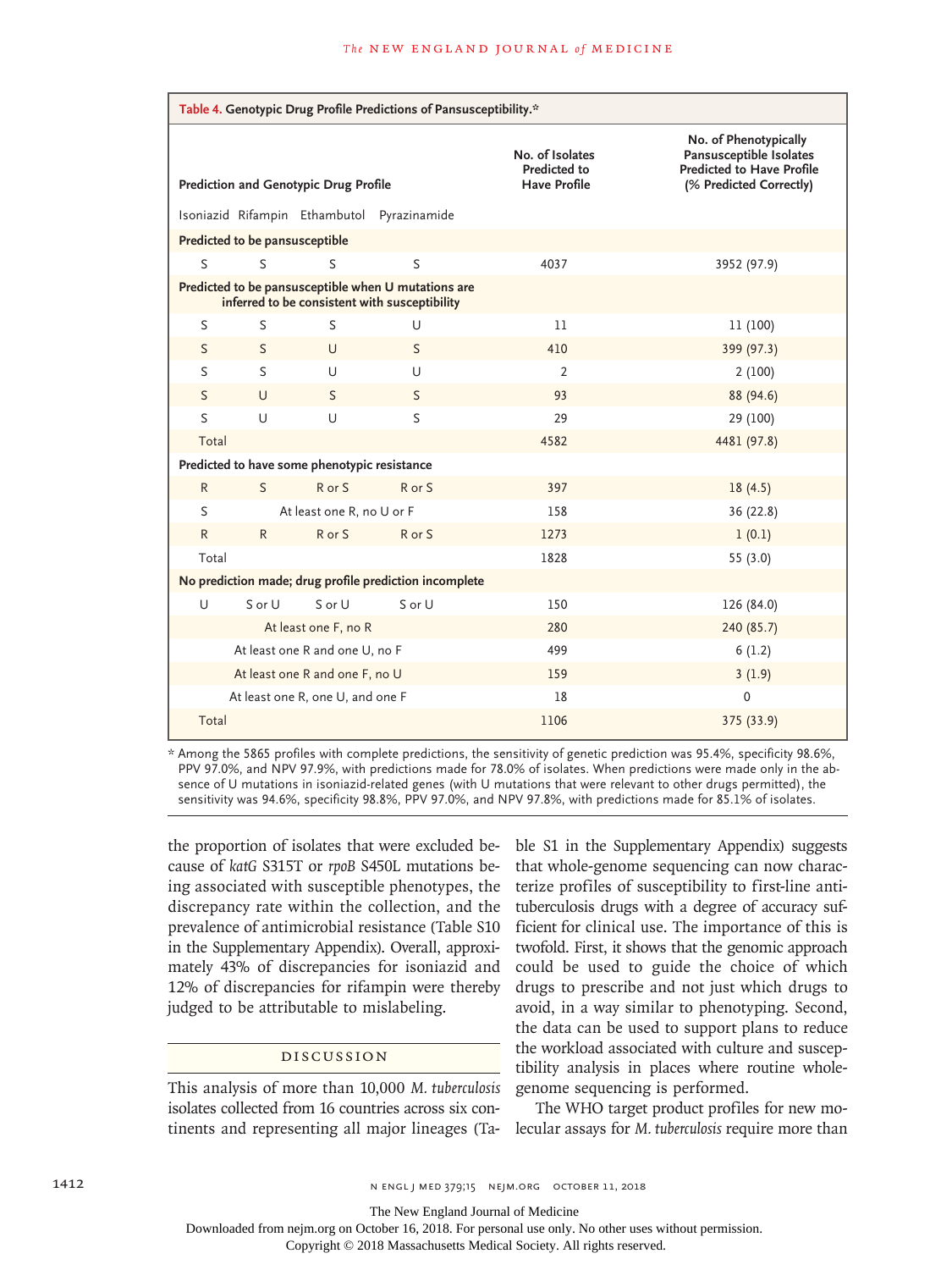90% sensitivity and 95% specificity.7 Overall, both these targets were met for all drugs with the exception of specificity for ethambutol (93.6%). This is no surprise, since phenotyping is an imperfect standard, particularly for isolates with *embB* mutations.6,13,16 For the collections that were not enriched for resistance, however, these targets were met for all drugs, and they were also met for the predictions of pansusceptibility in all collections. Only categorical agreement was assessed for complete drug-susceptibility profile predictions, because of the number of permutations. These predictions met the external quality assurance criterion (>80% concordance) for the European tuberculosis reference laboratory network.17

There are three reasons for the predictions regarding pansusceptibility being approximately 98% correct. First, the knowledge base included both resistance-associated genomic mutations and mutations that were compatible with phenotypic susceptibility. Second, antituberculosis drug-susceptibility phenotypes are not independent of one another, which allows for the use of isoniazid susceptibility to predict susceptibility to other drugs. Third, no predictions were attempted for isolates that contained genomic variation of unknown association in genes affecting isoniazid. This maximized confidence in the isoniazid predictions that were made. Consequently, the performance in the prediction of drug profiles was better than that in the per-drug analysis for ethambutol and pyrazinamide, and although there was a slight corresponding decline in performance for isoniazid and rifampin, simulations showed that the prevalence of resistance would have to exceed that seen in most of the worst-affected countries in the world before these predictions no longer satisfied the WHO targets.<sup>1</sup>

Our findings showed substantially better performance of sequencing analysis relative to the the sensitivity that could be expected from WHOrecommended PCR-based assays because wholegenome sequencing is able to identify many more mutations. These additional mutations were, however, simultaneously responsible for the losses in specificity, largely because of the number of mutations for which a minority of isolates did not manifest a resistant phenotype. A typical example is the *rpoB* I491F mutation, which is frequently associated with a result indicating susceptibility to rifampin in liquid culture but has been linked to treatment failure.<sup>4,18,19</sup>



**Figure 1. Simulated Negative Predictive Values for Individual Drugs and Complete Drug Profiles.**

Negative predictive values are shown for individual drugs and complete drug profiles, according to the simulated prevalence of resistance to each drug, or within each drug profile (any resistance). For each percentage prevalence between 10% and 90%, 1000 isolates were randomly selected, 1000 times. Solid lines indicate the median, and shaded areas indicate the 95% confidence intervals. Vertical dashed lines indicate the prevalence at which the 95% confidence interval intersects a negative predictive value  $of 95%$ 

The broader discrepancy analysis highlighted the same phenomenon. Although the predictive performance of individual mutations, whether probed by WHO-recommended assays or not, was good, each mutation has the potential to be associated with an unexpected phenotype in a minority of isolates. This is most likely where a mutation elevates the minimum drug concentration required to inhibit bacterial growth to close to the concentration above which an isolate is considered resistant. Canonical ethambutol mutations are a classic example,<sup>20</sup> but there are many others, including the mutations missed by the MODS assay in Peru.16,21,22 Such phenomena are thus likely to explain the majority of isolates that were predicted to be resistant yet were phenotypically susceptible. They are also the most likely reason for the prediction of pansusceptible drug profiles being more accurate than the prediction of profiles that are apparently resistant to one or more drugs.

One limitation of our study was our inability

The New England Journal of Medicine

Downloaded from nejm.org on October 16, 2018. For personal use only. No other uses without permission.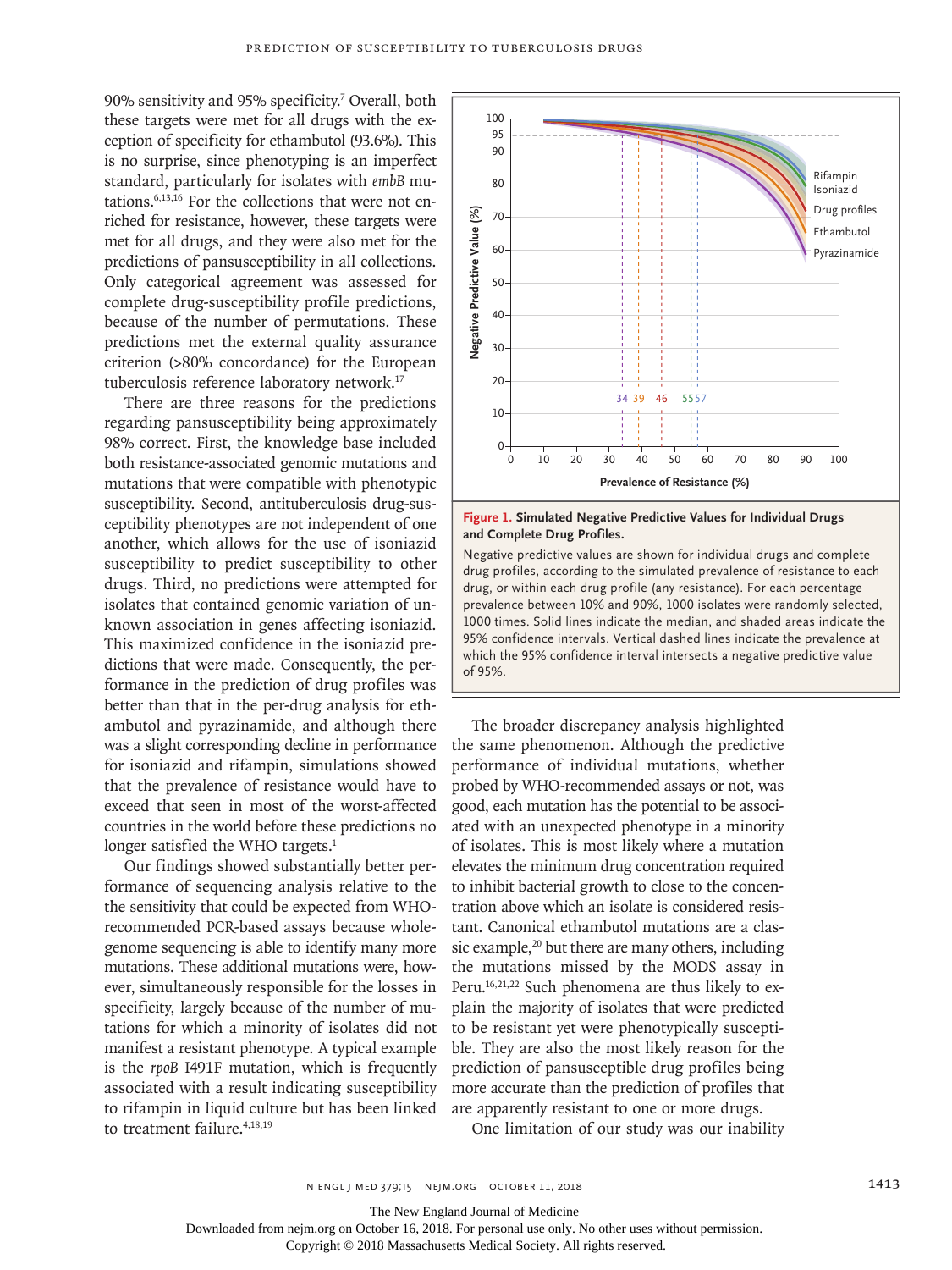to definitively resolve most discrepancies because of the scale and cost of repeat sequencing and phenotyping. This was most worrisome for phenotypically resistant isolates that were predicted to be susceptible. For these discrepancies, possible explanations include further limitations of our study — namely, phenotypic error, resistant minority bacterial populations that went undetected by sequencing, mechanisms of resistance unknown to us, or laboratory labeling error. To maintain or improve accuracy, ongoing surveillance for the phenotypic effect of new mutations will be required. Another limitation is the use of phenotypic susceptibility data as the standard. The lack of clinical outcome data to link the antimicrobialresistance phenotypes to treatment failure requires us to infer potential clinical benefit.

More work remains to be done before predictions can be extended to second- and third-line drugs and to newer compounds. However, after an external review, Public Health England has already decided to stop phenotyping isolates that are predicted to be susceptible to all first-line drugs (Crook D, National Infection Service: personal communication). Similar decisions have been made in the Netherlands (van Soolingen D, Rijksinstituut voor Volksgezondheid en Milieu: personal communication) and New York (Musser K, Wadsworth Center, New York State Department of Health: personal communication).

These data show how our understanding of the molecular determinants of resistance to firstline antituberculosis drugs allows us to consider using DNA sequencing to guide therapy. Similar performance must now be replicated for the remaining drugs.

The views expressed in this article are those of the authors and not necessarily those of the National Health Service, the National Institute for Health Research, the U.K. Department of Health, or Public Health England. Use of trade names is for identification only and does not constitute endorsement by the U.S. Department of Health and Human Services, the U.S. Public Health Service, or the Centers for Disease Control and Prevention (CDC). The findings and conclusions expressed by authors contributing to this journal do not necessarily reflect the official opinion of the CDC or the authors' affiliated institutions.

Supported by grants from the Bill and Melinda Gates Foundation (OPP1133541, to CRyPTIC, plus separate support to Dr. Rodwell), a Wellcome Trust/Newton Fund–MRC Collaborative Award (200205/Z/15/Z, to CRyPTIC), the National Institute for Health Research (NIHR) Oxford Biomedical Research Centre (BRC) and NIHR Health Protection Research Unit in Healthcare Associated Infections and Antimicrobial Resistance at University of Oxford in partnership with Public Health England, the NIHR Biomedical Research Centre at Barts, the NIHR Biomedical Research Centre at Imperial, the NIHR and NHS England (to the 100,000 Genomes Project, which is managed by Genomics England, a wholly owned company of the U.K. Department of Health), the Wellcome Trust, the Medical Research Council, Public Health England, a grant from the National Science and Technology Key Program of China (2014ZX10003002), a grant from the National Basic Research program of China (2014CB744403), a grant from the Strategic Priority Research Program of the Chinese Academy of Sciences (XDB29020000), a grant from the European Commission Seventh Framework Program (FP7/2007-2013, to Borstel under grant agreement 278864 in the framework of the Patho-NGen-Trace project), the German Center for Infection Research (to Borstel), Leibniz Science Campus Evolutionary Medicine of the Lung (EvoLUNG), the Belgian Ministry of Social Affairs (to the Belgian Reference Center for Tuberculosis and Mycobacteria from Bacterial Diseases Service through a fund within the Health Insurance System), the French governmental program "Investing for the Future" (to Genoscreen), a grant from the European Commission Seventh Framework Program (FP7/2007-2013, to Genoscreen under grant agreement 278864 in the framework of the Patho-NGen-Trace project), grants from the Drug Resistant Tuberculosis Fund (R015833003, to Dr. Chaiprasert), the Faculty of Medicine, Siriraj Hospital, Mahidol University (to Dr. Chaiprasert), a grant from the Ministry of Economy and Competitiveness (MINECO), Spain (SAF2016-77346-R, to Dr. Comas), a grant from the European Research Council (638553-TB-ACCELERATE, to Dr. Comas), a grant from the BC Centre for Disease Control Foundation for Population and Public Health (to Dr. Gardy), a grant from the British Colombia Lung Association (to Dr. Gardy), grants from the Wellcome Trust and the Royal Society (101237/Z/13/Z and 102541/A/13/Z, to Drs. Wilson and Iqbal [Sir Henry Dale Fellows]), a grant from the National University of Singapore Yong Loo Lin School of Medicine Aspiration Fund (NUHSRO/2014/069/AF-New Idea/04, to Drs. Ong and Teo), a European Commission Seventh Framework Program European Genetic Network (EUROGEN) grant (201483, to Dr. Drobniewski), and the National Institute of Allergy and Infectious Diseases, National Institutes of Health (to Dr. Rodwell). Dr. T. Walker is an NIHR Academic Clinical Lecturer, and Drs. Crook, Peto, and Caulfield are NIHR Senior Investigators.

No potential conflict of interest relevant to this article was reported.

Disclosure forms provided by the authors are available with the full text of this article at NEJM.org.

We thank Stéphanie Duthoy, Carina Hahn, Alamdar Hussain, Yannick Laurent, Mathilde Mairey, Vanessa Mohr, and Mahmood Qadir for technical assistance and George F. Gao, Director of the Chinese Center for Disease Control and Prevention, for directing the Chinese grant and sequencing program.

#### **Appendix**

The authors' full names (listed in alphabetical order) and academic degrees are as follows: Caroline Allix-Béguec, Ph.D., Irena Arandjelovic, Ph.D., Lijun Bi, Ph.D., Patrick Beckert, Ph.D., Maryline Bonnet, Ph.D., Phelim Bradley, D.Phil., Andrea M. Cabibbe, Ph.D., Irving Cancino-Muñoz, Ph.D., Mark J. Caulfield, F.Med.Sci., Angkana Chaiprasert, Ph.D., Daniela M. Cirillo, M.D., David A. Clifton, D.Phil., Iñaki Comas, Ph.D., Derrick W. Crook, F.R.C.Path., Maria R. De Filippo, Ph.D., Han de Neeling, Ph.D., Roland Diel, Ph.D., Francis A. Drobniewski, Ph.D., Kiatichai Faksri, Ph.D., Maha R. Farhat, M.D., Joy Fleming, Ph.D., Philip Fowler, Ph.D., Tom A. Fowler, Ph.D., Qian Gao, Ph.D., Jennifer Gardy, Ph.D., Deborah Gascoyne-Binzi, Ph.D., Ana-Luiza Gibertoni-Cruz, M.R.C.P., Ana Gil-Brusola,

The New England Journal of Medicine

Downloaded from nejm.org on October 16, 2018. For personal use only. No other uses without permission.